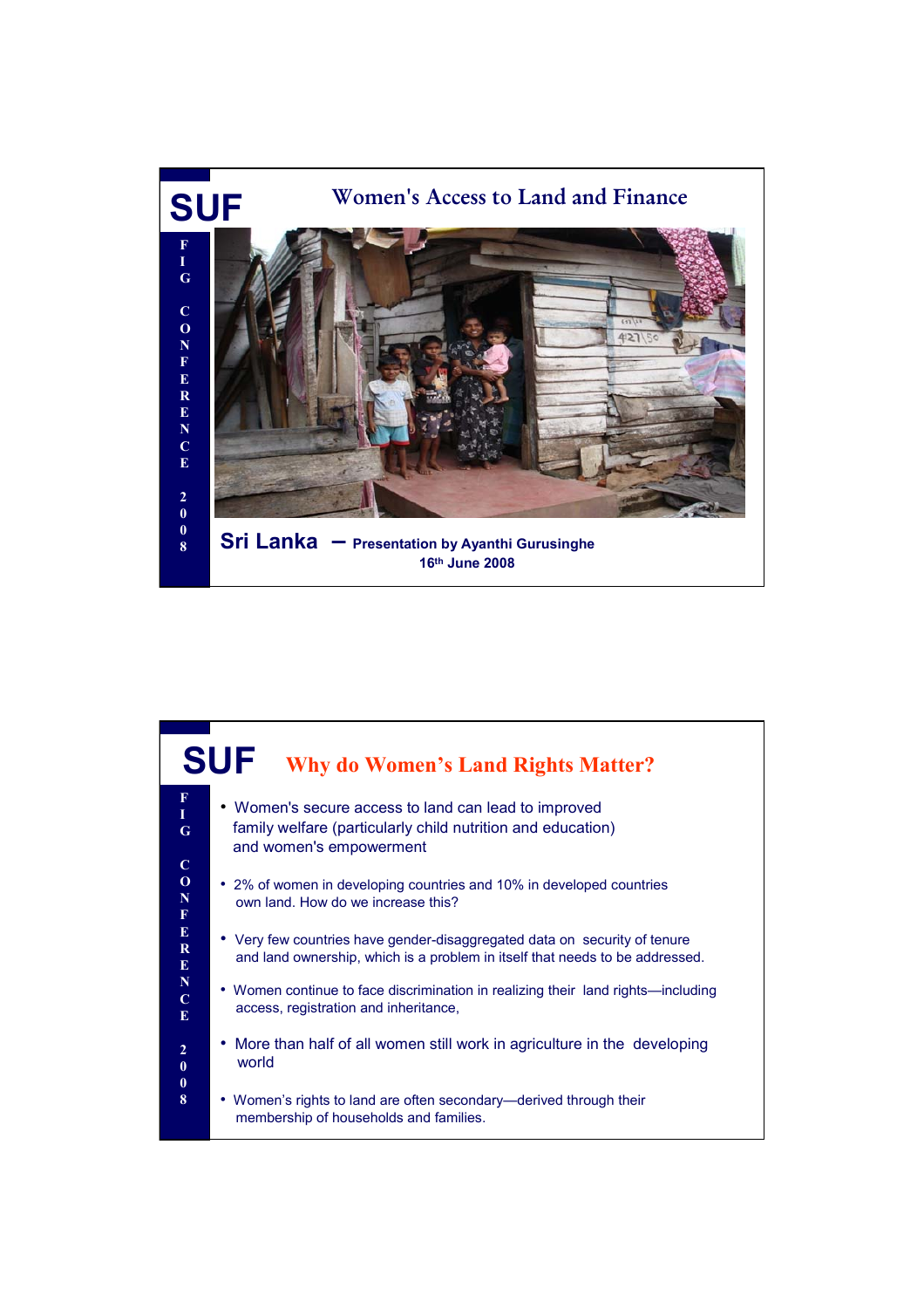

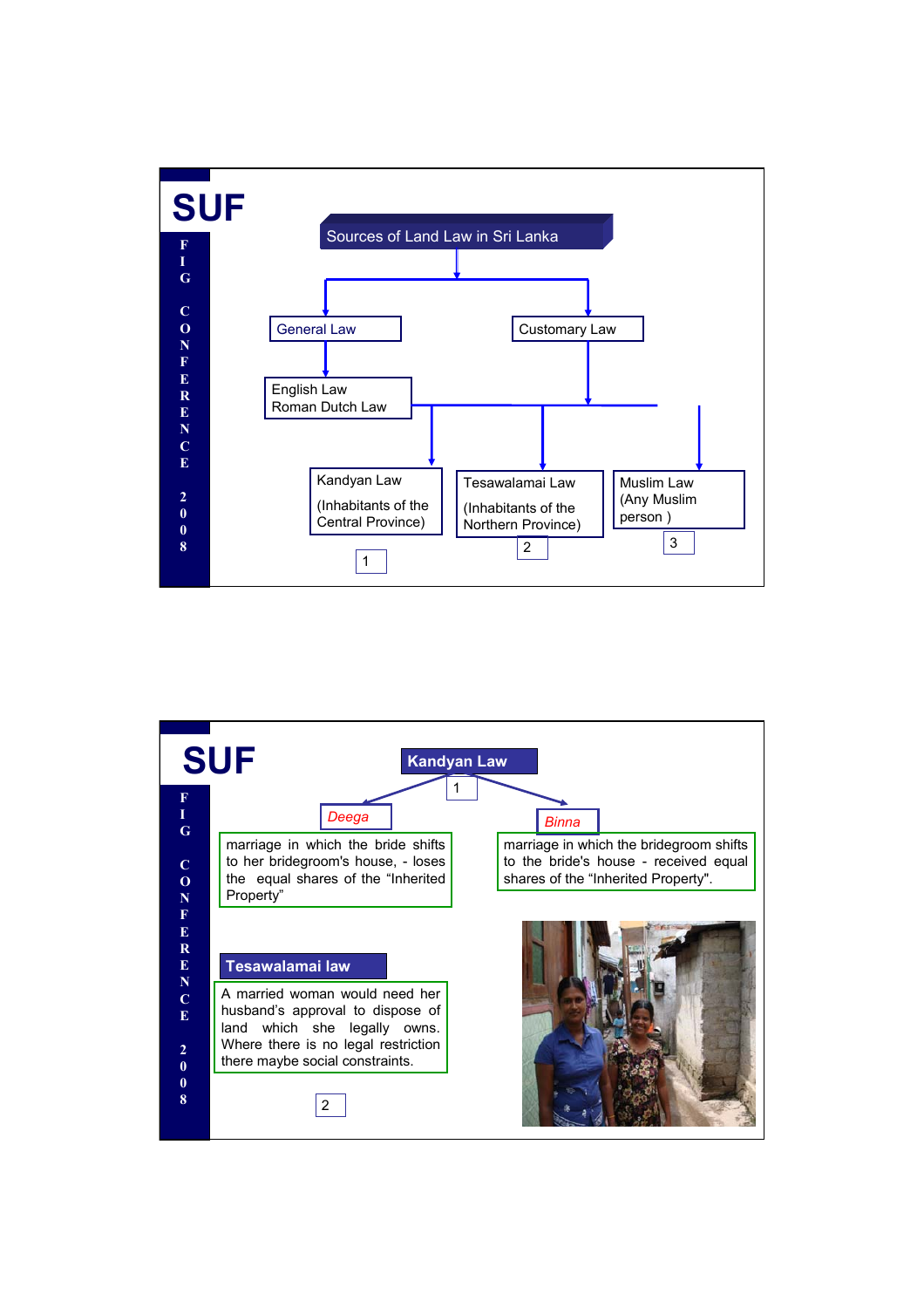

## **SUF Head of the Households** Concept in Sri Lanka

Head of the Household concept which is more of an administrative term than Legal is commonly understood to be the Man.

During Tsunami this effected many women in an very disadvantages manner, even their own property owned before tsunami was not replaced after tsunami, all houses were given to Head of the Household which excluded women.

**F I G**

**C O N F E R E N C E**

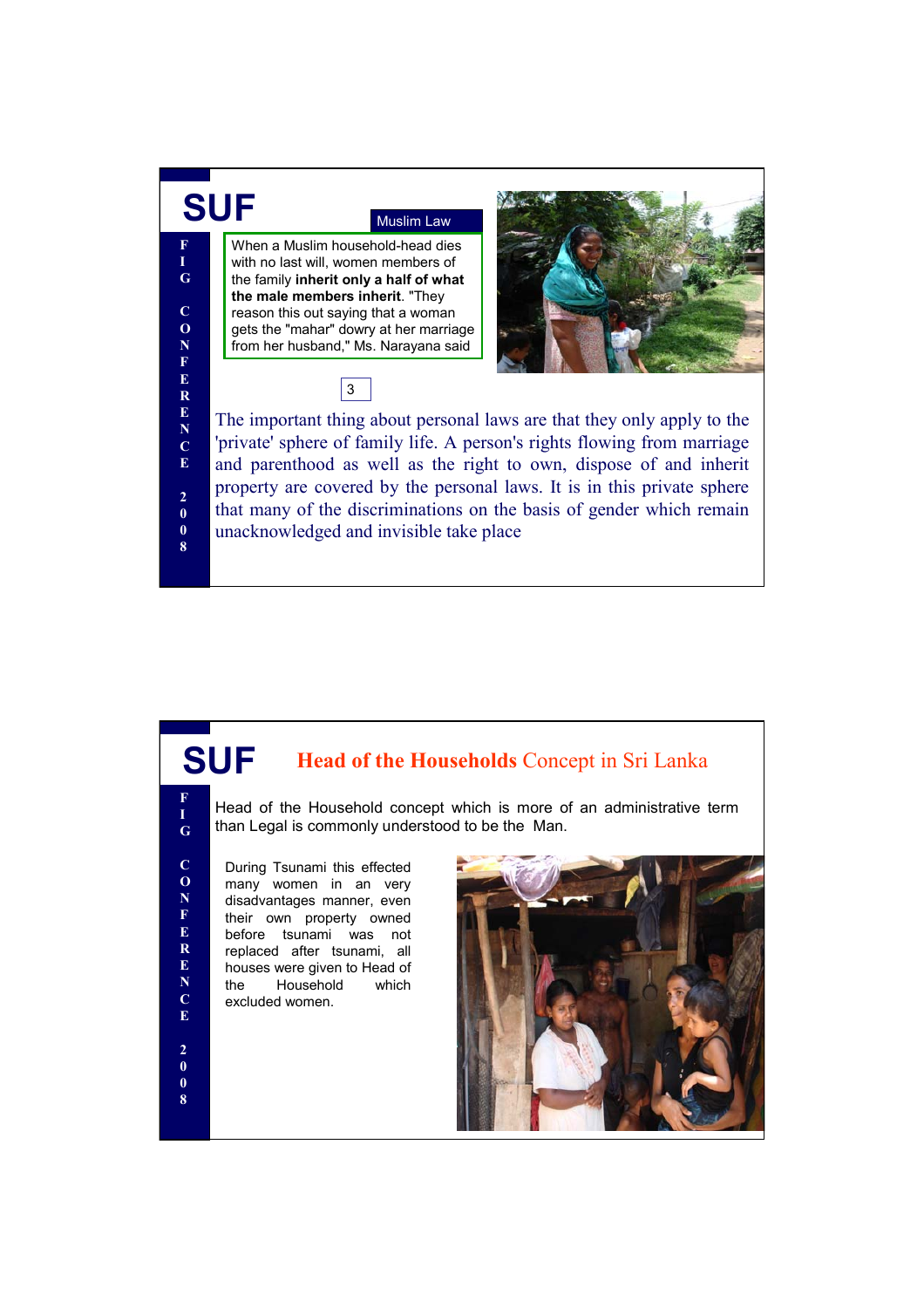

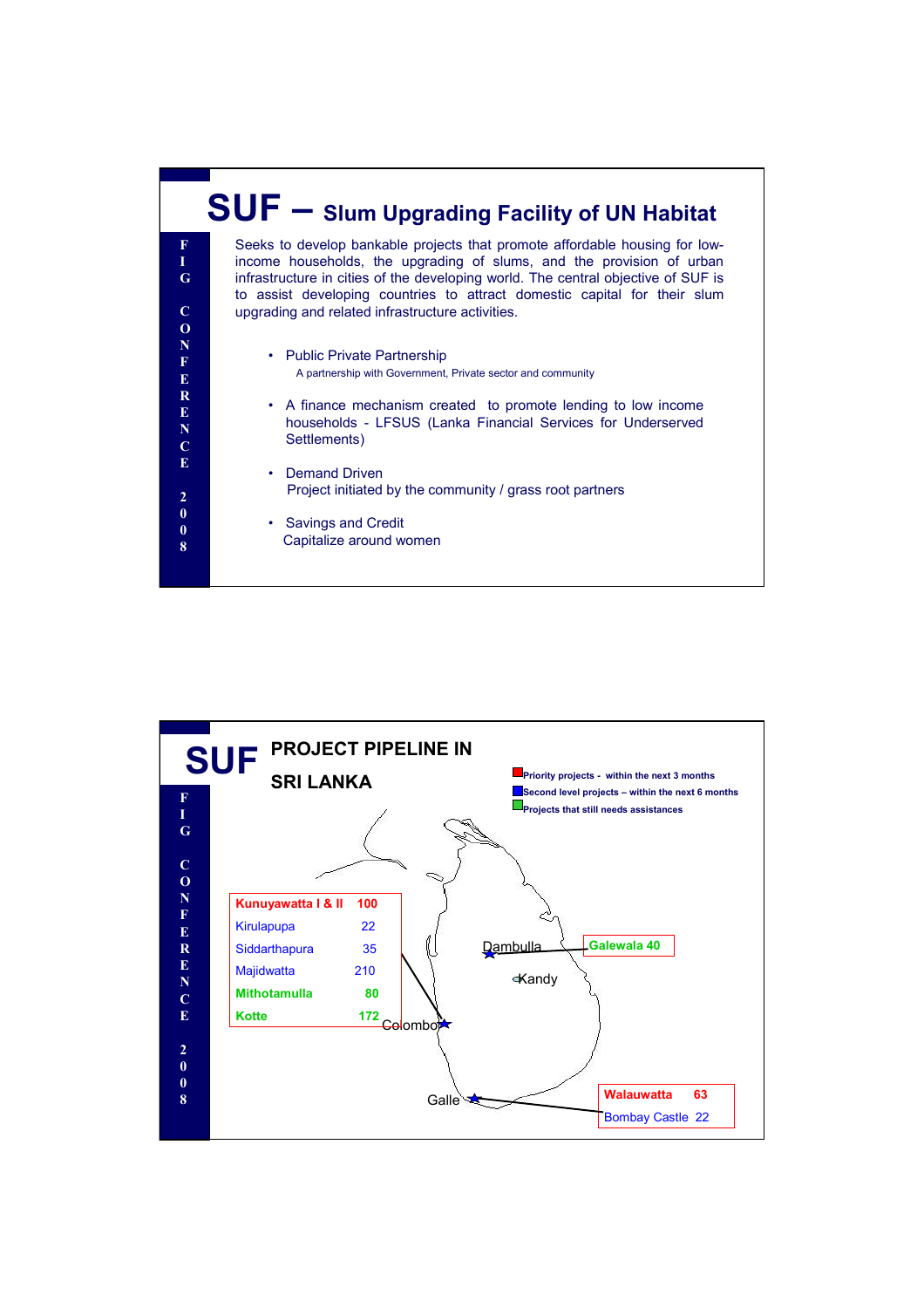

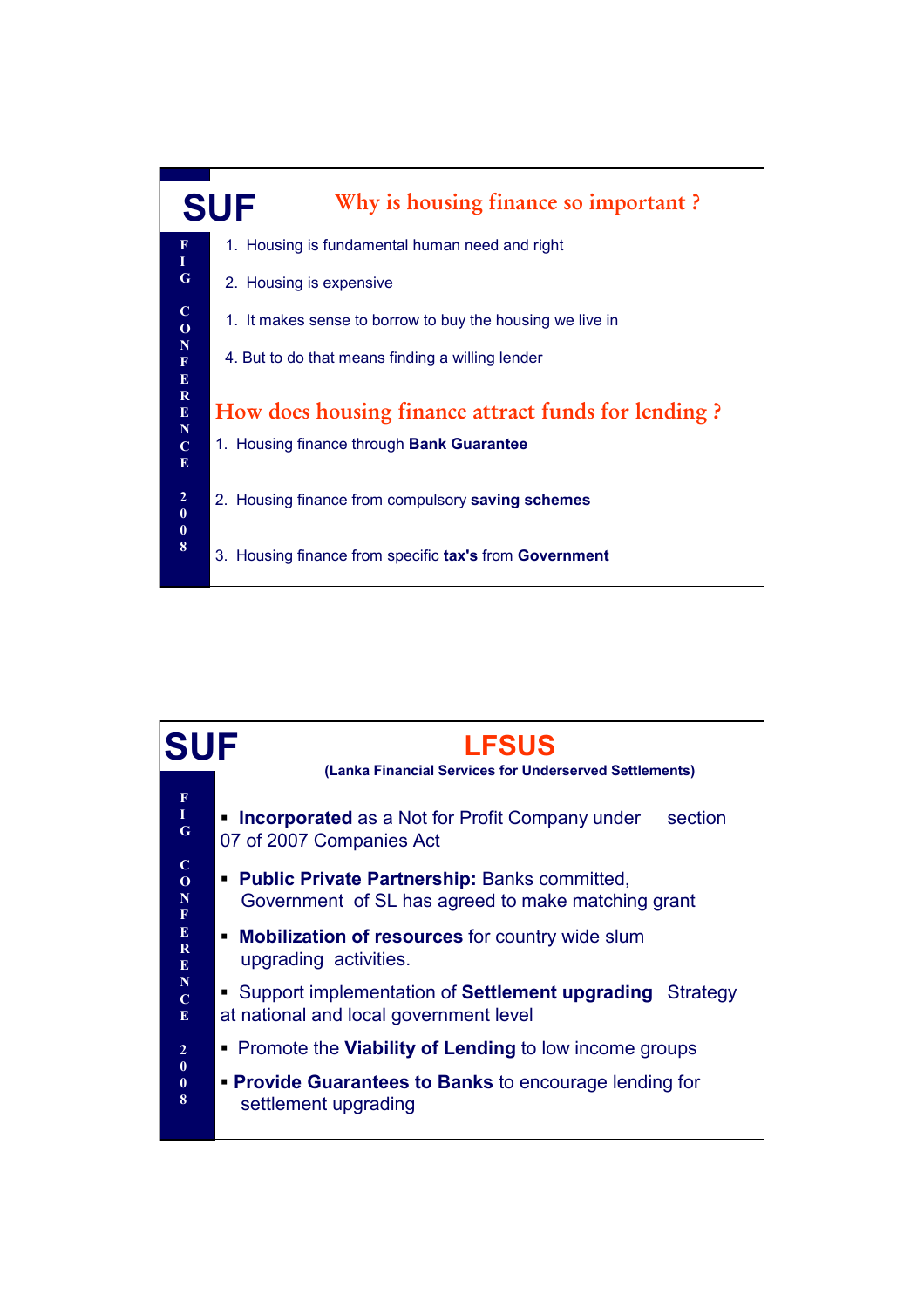

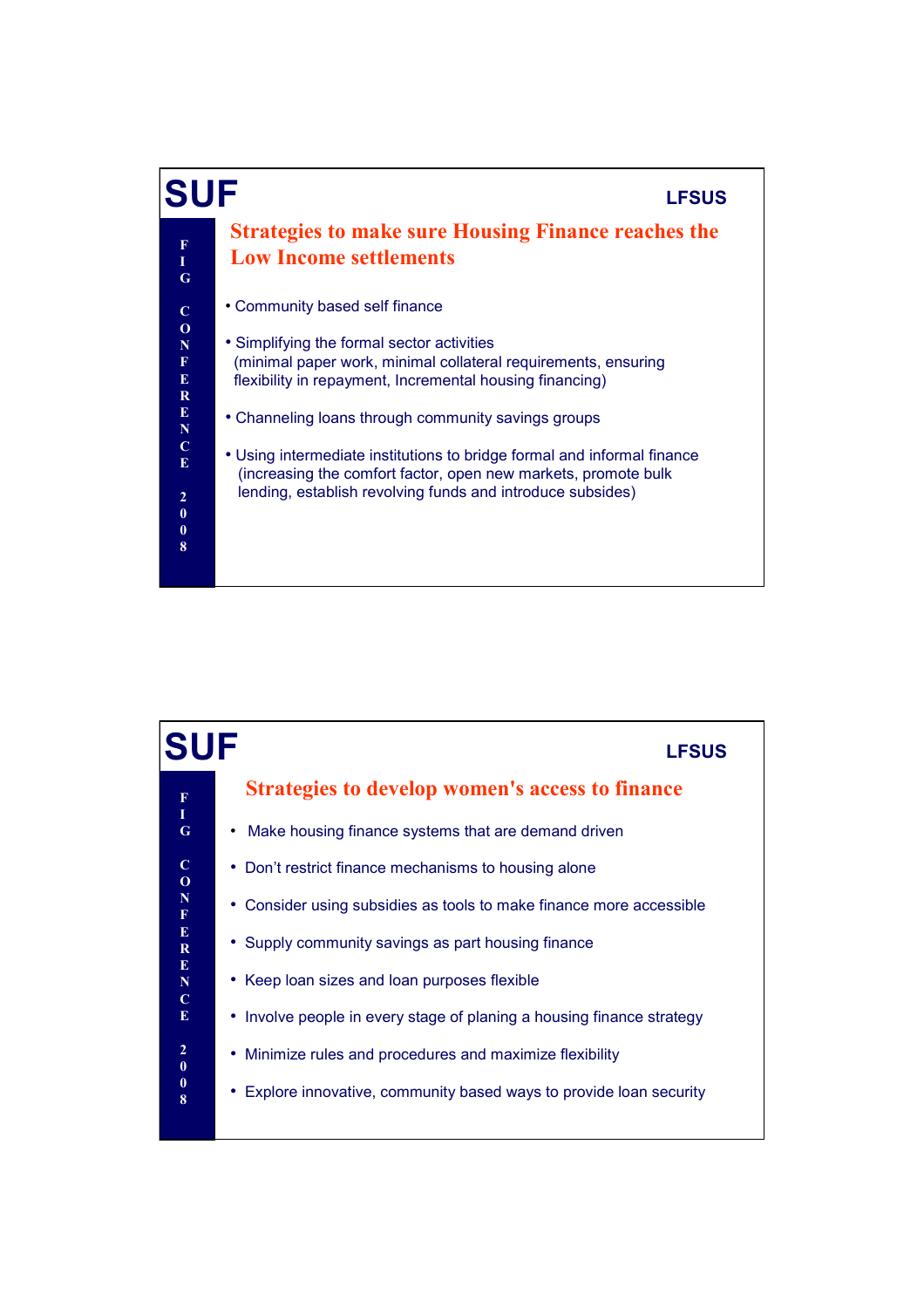

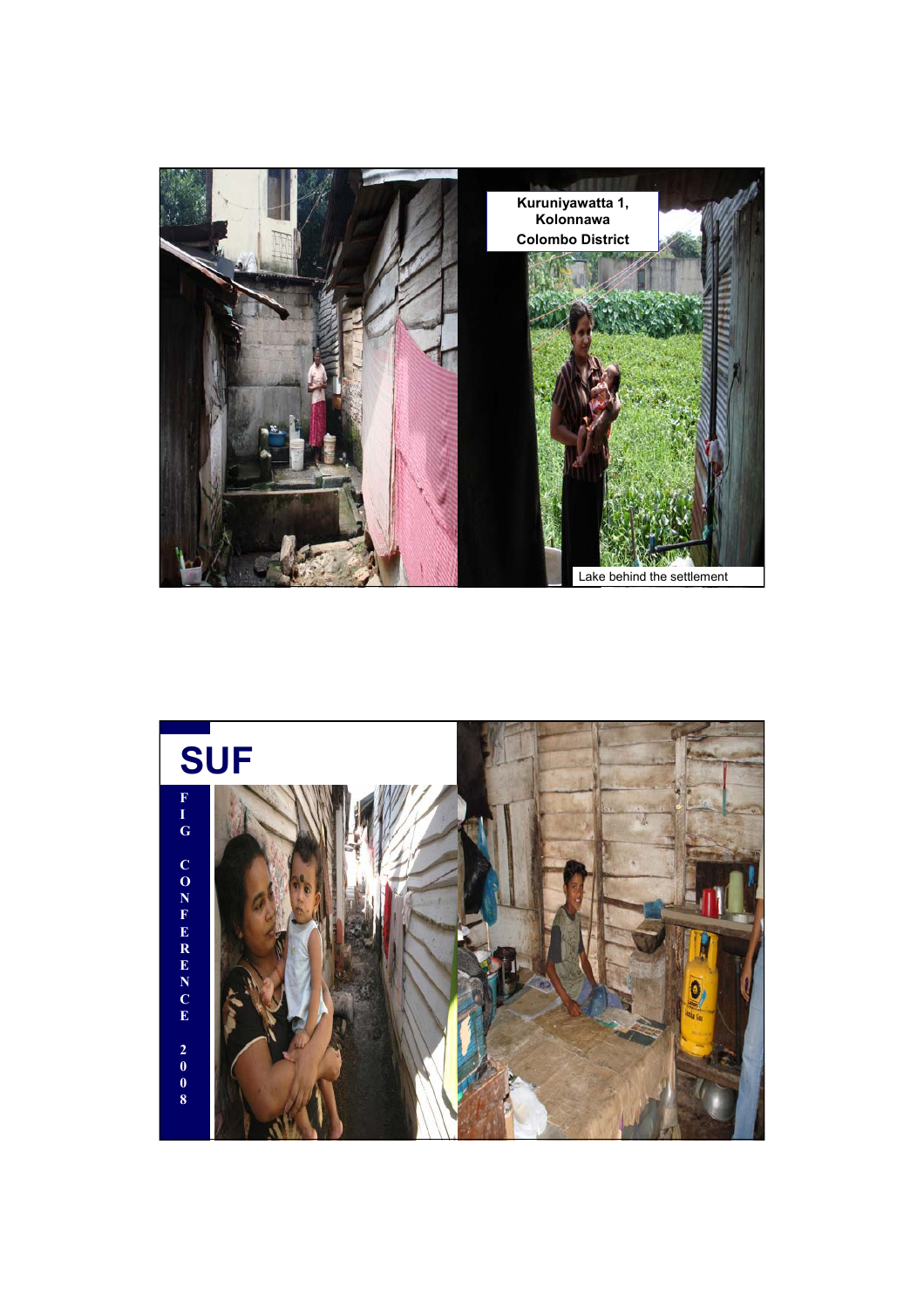

| <b>SUF</b>                                  | How SUF helps to resolves Gender equity                                                                                                                         |
|---------------------------------------------|-----------------------------------------------------------------------------------------------------------------------------------------------------------------|
| $\frac{F}{I}$<br>G                          | 1. Educate the low income communities (women) to understand the law<br>vs. Social barriers                                                                      |
| $\mathbf C$<br>$\mathbf 0$                  | 2. Through LFSUS to influence the Policies to be fair by the Low-<br>income settlement and Women                                                                |
| ${\bf N}$<br>$\mathbf F$<br>${\bf E}$       | 3. Influence the Government / Communities to change discriminatory<br>administration practices i.e." Head of the Household Concept"                             |
| $\bf R$<br>E                                | 4. Promote bankable projects among women's / settlements                                                                                                        |
| ${\bf N}$<br>$\overline{C}$<br>$\mathbf{E}$ | 5. Conduct legal awareness programmes for women to make them<br>knowledgeable about the land rights                                                             |
| $\boldsymbol{2}$                            | 6. Building a strong network among the women of the community                                                                                                   |
| $\bf{0}$<br>$\boldsymbol{0}$<br>8           | 7. Providing direct technical assistance where necessary i.e. organising<br>programmes for women to increase their understanding their rights<br>regarding land |